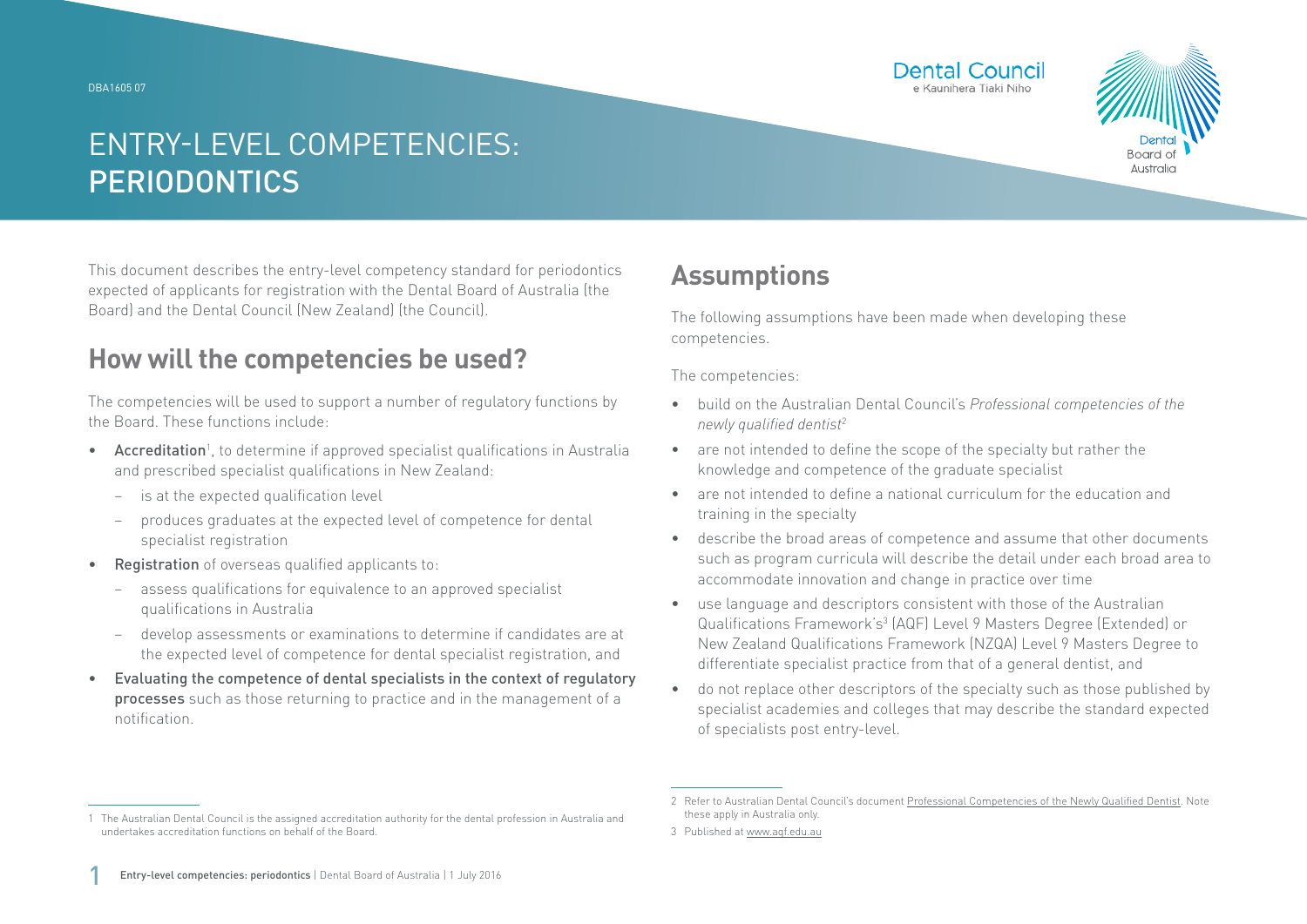### **How to read the competencies**

The competencies should be read:

- with an understanding of how they are to be used, and
- in the context of how they are relevant to the particular specialty this will mean that competencies generic to all specialties may be demonstrated differently in each specialty.

© AUSTRALIAN HEALTH PRACTITIONER REGULATION AGENCY and DENTAL BOARD OF AUSTRALIA, 2016

This publication may be copied, transmitted and distributed for educational or research purposes

## **Definition**

#### **Australia**

Dental Board of Australia *List of approved specialties*<sup>4</sup> .

Periodontics is defined as:

*The branch of dentistry that is concerned with the prevention, diagnosis and treatment of diseases or abnormalities of the supporting tissues of the teeth and their substitutes.*

#### **New Zealand**

The *Health Practitioners Competence Assurance Act* (the Act) describes a scope of practice as the health service that a practitioner registered in that scope of practice is permitted to perform, subject to any conditions for the time being imposed by the responsible authority.

The Council publishes a scope of practice as a Notice in the New Zealand Gazette under section 11 of the Act.

The scope of practice for Periodontics $^5$  is described as:

*Periodontic specialists practise in the branch of dentistry that is concerned with the prevention, diagnosis and treatment of diseases or abnormalities of the supporting tissues of the teeth or their substitutes.*

*Specialist periodontics is undertaken by a dental practitioner who possesses additional postgraduate qualifications, training and experience recognised by the Council as appropriate for registration.*

4 Published at [www.dentalboard.gov.au/Registration-Standards](http://www.dentalboard.gov.au/Registration-Standards.aspx)

<sup>5</sup> Published at [www.dcnz.org.nz/i-practise-in-new-zealand/dentists-and-dental-specialists/scopes-of-practice](http://www.dcnz.org.nz/i-practise-in-new-zealand/dentists-and-dental-specialists/scopes-of-practice)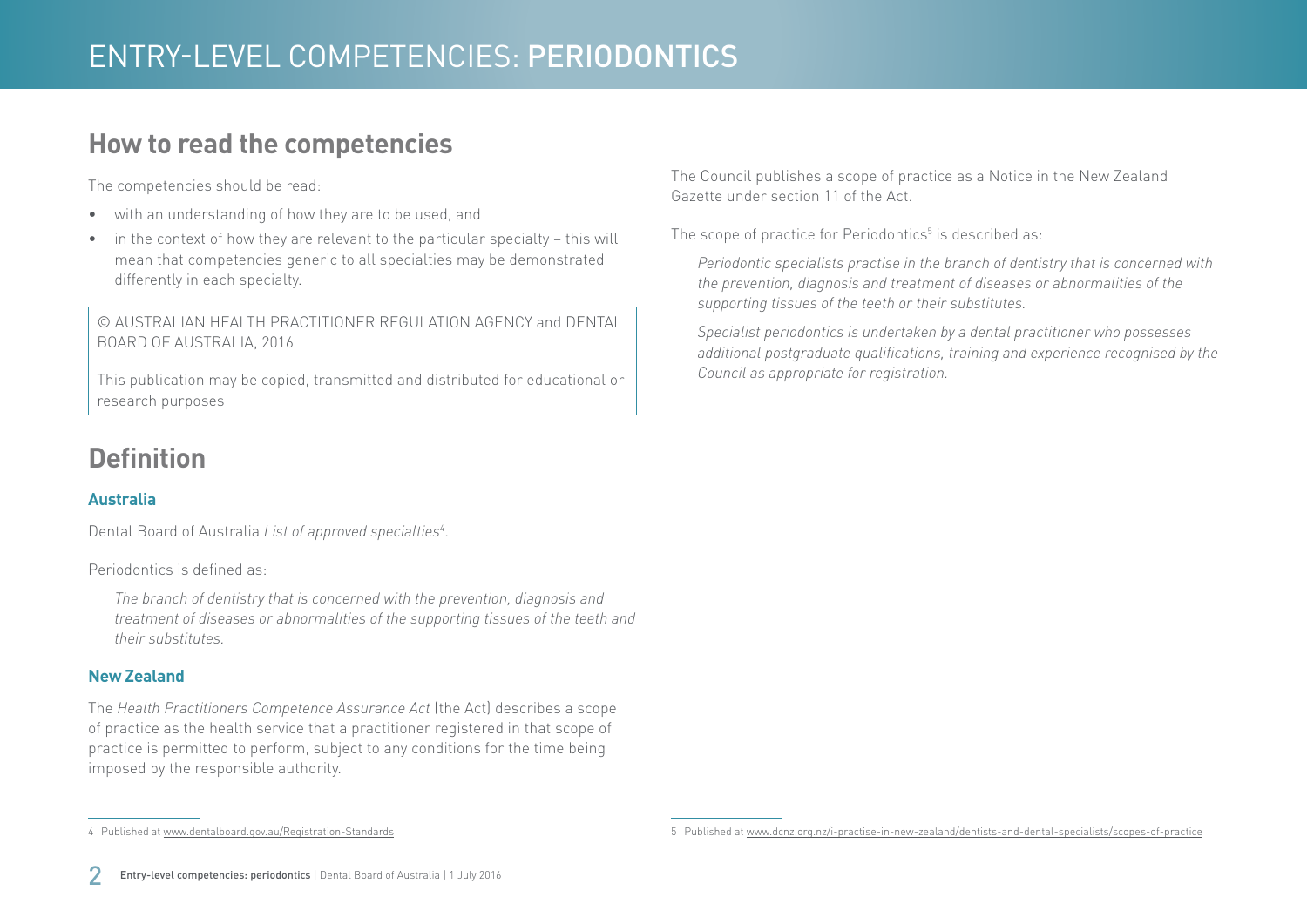## ENTRY-LEVEL COMPETENCIES: PERIODONTICS

| <b>Domain</b>                                                                                                                                                                                                                     | <b>Competencies</b>                                                                                                                                                                                                                                                                                                                                                                                                                                                                                                                                                                                                                                                                                                                                                                                                                                                                                                                                                                                                                                                                                                                                                                                                                                                                                         |
|-----------------------------------------------------------------------------------------------------------------------------------------------------------------------------------------------------------------------------------|-------------------------------------------------------------------------------------------------------------------------------------------------------------------------------------------------------------------------------------------------------------------------------------------------------------------------------------------------------------------------------------------------------------------------------------------------------------------------------------------------------------------------------------------------------------------------------------------------------------------------------------------------------------------------------------------------------------------------------------------------------------------------------------------------------------------------------------------------------------------------------------------------------------------------------------------------------------------------------------------------------------------------------------------------------------------------------------------------------------------------------------------------------------------------------------------------------------------------------------------------------------------------------------------------------------|
| 1. Professionalism                                                                                                                                                                                                                | Generic                                                                                                                                                                                                                                                                                                                                                                                                                                                                                                                                                                                                                                                                                                                                                                                                                                                                                                                                                                                                                                                                                                                                                                                                                                                                                                     |
| On graduation a dental specialist<br>will have the knowledge and<br>skills to demonstrate autonomy,<br>expert judgement, adaptability<br>and responsibility as a<br>practitioner and show leadership<br>in the dental profession. | A graduate specialist is expected to be competent in the following, as relevant to the specialty:<br>recognising the personal limitations and scope of the specialty and knowing when to refer or seek advice appropriately<br>a.<br>$b$ .<br>practising with personal and professional integrity, honesty and trustworthiness<br>providing patient-centred care, including selecting and prioritising treatment options that are compassionate and respectful of patients' best<br>interests, dignity and choices and which seek to improve community oral health<br>understanding and applying the moral, cultural, ethical principles and legal responsibilities involved in the provision of specialist dental care<br>d.<br>to individual patients, to communities and populations<br>displaying appropriate professional behaviour and communication towards all members of the dental team and referring health practitioner/s<br>е.<br>understanding and applying legislation including that related to record-keeping<br>demonstrating specialist professional growth and development through research and learning<br>q.<br>supporting the professional development and education for all members of the dental and/or health community, and<br>h.<br>demonstrating leadership in the profession. |
| <b>2. Communication and social</b><br><b>skills</b><br>On graduation a dental specialist<br>will be able to interpret and<br>transmit knowledge, skills and<br>ideas to dental and non-dental<br>audiences.                       | Generic<br>A graduate specialist is expected to be competent in the following, as relevant to the specialty:<br>identifying and understanding a patient's, or their parent's, guardian's or carer's expectations, desires and attitudes when planning and<br>a.<br>delivering specialist treatment<br>communicating effectively with patients, their families, relatives and carers in a manner that takes into account factors such as their age,<br>intellectual development, social and cultural background<br>use of technological and telecommunication aids in planning and delivering specialist treatment<br>C.<br>communicating effectively in all forms of health and legal reporting, and<br>d.<br>interpreting and communicating knowledge, skills and ideas.<br>е.                                                                                                                                                                                                                                                                                                                                                                                                                                                                                                                             |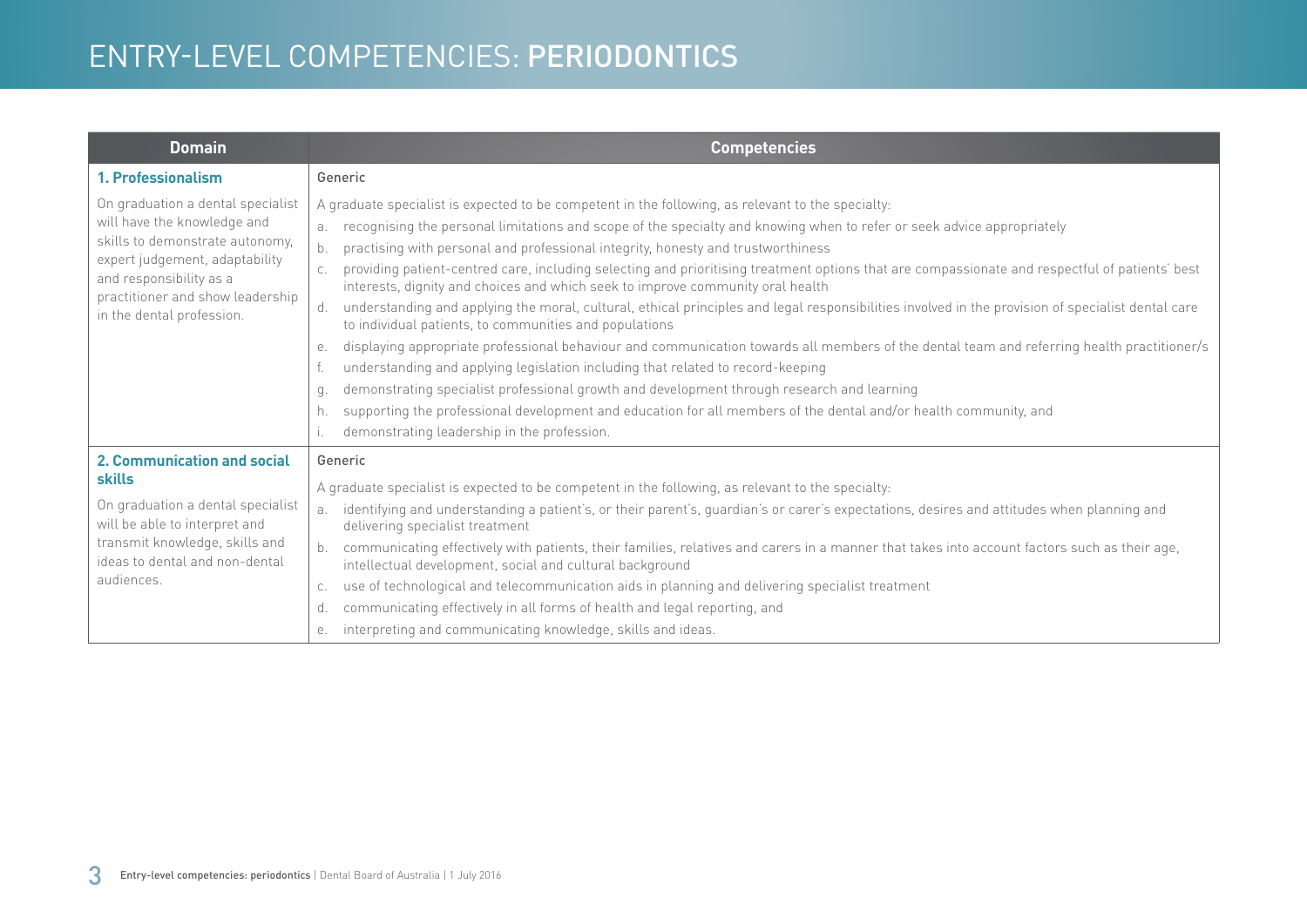# ENTRY-LEVEL COMPETENCIES: PERIODONTICS

| <b>Domain</b>                                                                                                                                                                                                                                                                                                                                                           | <b>Competencies</b>                                                                                                                                                                                                                                                                                                        |
|-------------------------------------------------------------------------------------------------------------------------------------------------------------------------------------------------------------------------------------------------------------------------------------------------------------------------------------------------------------------------|----------------------------------------------------------------------------------------------------------------------------------------------------------------------------------------------------------------------------------------------------------------------------------------------------------------------------|
| 3. Critical thinking                                                                                                                                                                                                                                                                                                                                                    | Generic                                                                                                                                                                                                                                                                                                                    |
| On graduation a dental specialist<br>will have the expert, specialised<br>cognitive and technical skills in a<br>body of knowledge or practice to<br>independently analyse critically,<br>reflect on and synthesise<br>complex information, problems,<br>concepts and theories and<br>research and apply established<br>theories to a body of knowledge<br>or practice. | A graduate specialist is expected to be competent in the following, as relevant to the specialty:<br>critically evaluating scientific research and literature, products and techniques to inform evidence-based specialist practice, and<br>a.<br>synthesising complex information, problems, concepts and theories.<br>b. |
| <b>4. Scientific and clinical</b>                                                                                                                                                                                                                                                                                                                                       | Generic                                                                                                                                                                                                                                                                                                                    |
| knowledge<br>On graduation a dental specialist<br>will have a body of knowledge<br>that includes the extended<br>understanding of recent<br>developments in a discipline<br>and its professional practice, as<br>well as knowledge of research<br>principles and methods<br>applicable to the specialty and<br>its professional practice.                               | A graduate specialist is expected to be competent in the following areas of knowledge, as relevant to the specialty:<br>historical and contemporary literature                                                                                                                                                             |
|                                                                                                                                                                                                                                                                                                                                                                         | the scientific basis of dentistry including the relevant biological, medical and psychosocial sciences<br>b.                                                                                                                                                                                                               |
|                                                                                                                                                                                                                                                                                                                                                                         | development, anatomy, physiology and pathology of hard and soft tissues of the head and neck<br>C.                                                                                                                                                                                                                         |
|                                                                                                                                                                                                                                                                                                                                                                         | the range of investigative, technical and clinical procedures, and<br>d.                                                                                                                                                                                                                                                   |
|                                                                                                                                                                                                                                                                                                                                                                         | management and treatment planning with multidisciplinary engagement for complex cases, including compromised patients.<br>е.                                                                                                                                                                                               |
|                                                                                                                                                                                                                                                                                                                                                                         | Specific                                                                                                                                                                                                                                                                                                                   |
|                                                                                                                                                                                                                                                                                                                                                                         | A graduate specialist is expected to be competent in the following areas of knowledge, as relevant to the specialty:                                                                                                                                                                                                       |
|                                                                                                                                                                                                                                                                                                                                                                         | biology of wound healing in relation to periodontal and bone defect repair and regeneration<br>а.                                                                                                                                                                                                                          |
|                                                                                                                                                                                                                                                                                                                                                                         | pathogenesis, diagnosis and management of periodontal diseases and conditions<br>b.                                                                                                                                                                                                                                        |
|                                                                                                                                                                                                                                                                                                                                                                         | management of periodontal, mucogingival and implant surgery, and<br>C.                                                                                                                                                                                                                                                     |
|                                                                                                                                                                                                                                                                                                                                                                         | the principles and application of pharmacology.<br>d.                                                                                                                                                                                                                                                                      |